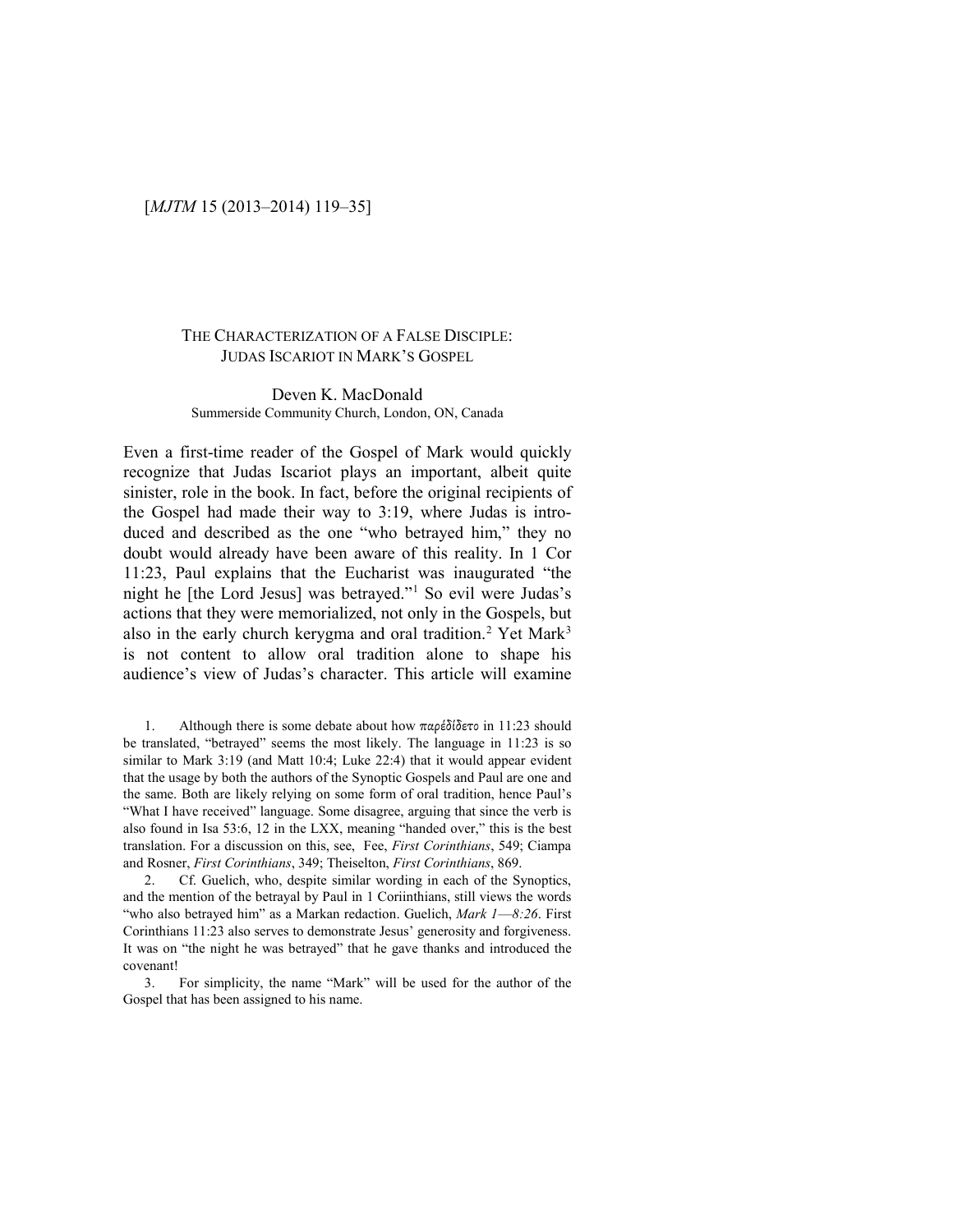the manner in which Mark shapes his narrative to highlight and draw attention to the true heinousness of Judas's actions and character. It will be argued that Judas is characterized in a consistently negative fashion and that through the use of rhetorical devices, setting, and irony, Mark accomplishes this with surprising literary finesse. This study argues that through the use of contrast—first between Judas and Jesus, and second between Judas and the other disciples—Mark presents his vision of the nature of true, authentic discipleship. In the end, a number of important questions about what it means to be a "disciple" and who can be one, are answered.

The overall approach of this article is firmly located within the discipline now known as narrative criticism.<sup>[4](#page-1-0)</sup> Such an approach as this supposes a high level of coherence for the book of Mark. More than a patchwork of different traditions, clumsily spliced together by a heavy-handed redactor, Mark can be demonstrated to be a rather sophisticated literary work worthy of being approached as consistent and coherent. Since we wish to highlight the *literary* prowess of the author, this approach does not stray from the finished text of the book itself into the other Gospels. Much important historical information about Judas can, no doubt, be found in the other Gospels,<sup>[5](#page-1-1)</sup> but more than just a work of history, Mark is a work of literature and, as such, must be appreciated for its own merits and thus will be examined on its own. This is a study of how *Mark* characterizes Judas, not a historical biography of the infamous betrayer. A study such as this agrees that "[P]articipation in the *form* is itself an essential part of the reading of a literary work."[6](#page-1-2) Thus, appreciation for the aesthetic, or form, of Mark's work is the center of our study.

<span id="page-1-0"></span>4. For an introduction to narrative criticism, see: Beardslee, *Literary Criticism*; Powell, *What Is Narrative Criticism*; Resseguie, *Narrative Criticism*.

<span id="page-1-1"></span>5. For example, Matt 27:3–10 describes Judas's quasi-repentance and subsequent suicide. Luke 22:3 refers to the role of satanic possession in the betrayal. John 12:4–8 discusses Judas's thievery and motivation for betraying Jesus. For a short discussion on the historicity of Judas, see Collins, *Mark*, 224. For book length treatments and a reinterpretation of Judas Iscariot, see Klassen, *Judas*; Paffenroth, *Judas*.

<span id="page-1-2"></span>6. Beardslee, *Literary Criticism*, 2.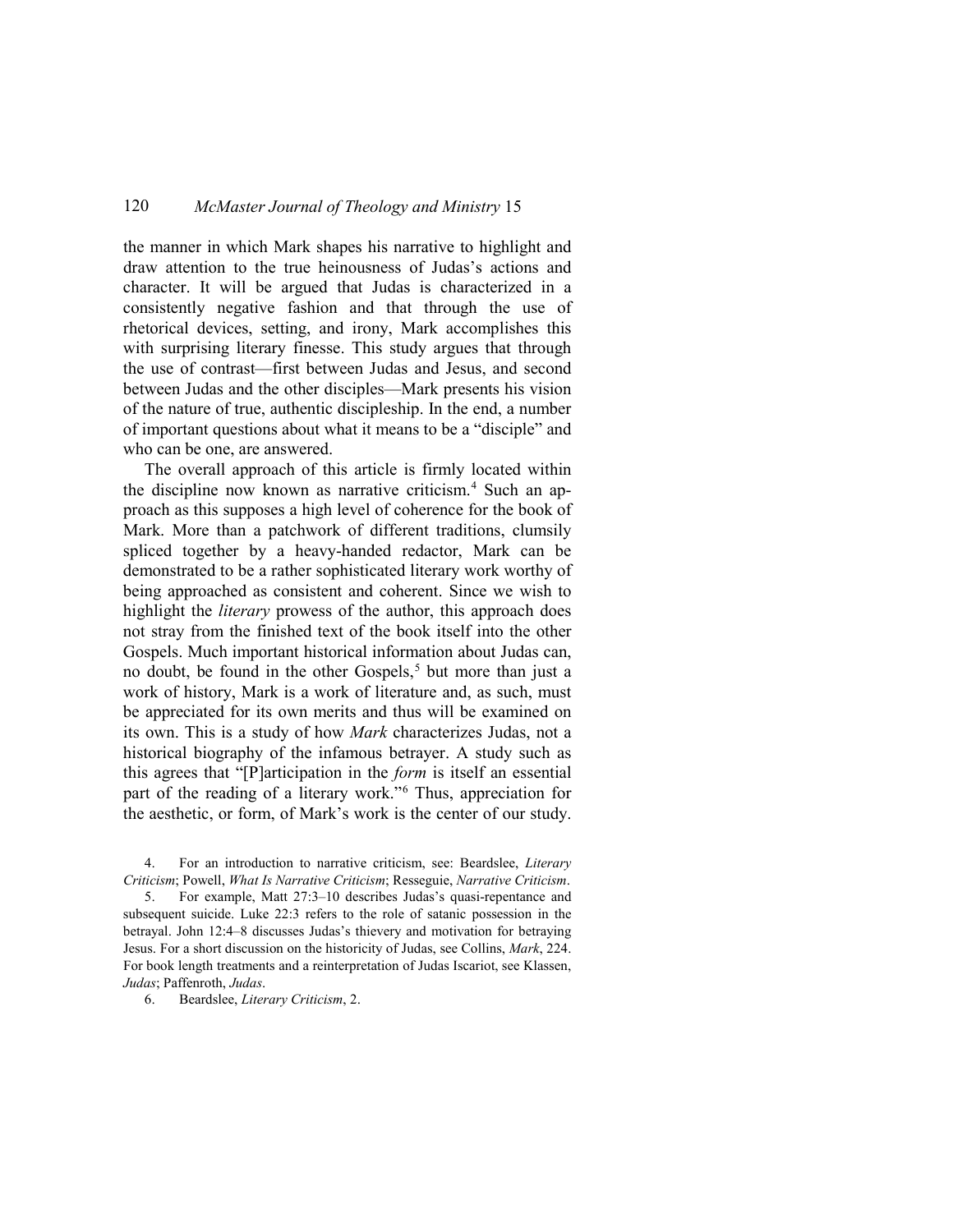The essential question is not *what* Mark is saying about Judas, but rather *how* he is saying it.

Literary and biblical scholars note that characterization occurs primarily through two techniques: "telling" and "showing."[7](#page-2-0) To put it simply, "telling" occurs when the narrator (in this instance, Mark, the omniscient narrator) $\delta$  informs the reader of specific reality. The narrator is unbound by time or space and has unfettered access to the inner thoughts and emotions of characters. Likewise, "showing" occurs when the narrator presents the reader with the actions, words, and thoughts of a character. The "showing" dimension is linked with the literary device of plot and setting. Because Judas is only mentioned a few times in the Gospel of Mark, the narrator must go beyond "showing" and give asides directly relating to Judas's character. Unless the story is to be stretched and lengthened, the only way for information about Judas to be communicated is through direct statements from the narrator.<sup>[9](#page-2-2)</sup> The relatively sparse mention of Judas makes it necessary for the narrator to "step in" and simply tell the reader details about Judas. These two dimensions of characterization are used by Mark to portray Judas in a specific way.

Having noted some of the preliminary considerations of a narrative-critical approach to characterization, we now turn our attention to the book of Mark. Each instance in which Judas is mentioned or featured in the Gospel will be addressed.

### *A Traitor in the Midst: Selecting the Twelve (Mark 3:19)*

Much has been written about the selection of the Twelve and the theological significance of the "mountain" setting in chapter 3.[10](#page-2-3)

<span id="page-2-0"></span>7. Powell, *What Is Narrative Criticism*, 52; Resseguie, *Narrative Criticism*, 126–30; Alter, *Art of Biblical Narrative*, 116–17; Booth, *The Rhetoric of Fiction*, 3–20; Beardslee, *Literary Criticism*, 3–9; Rhoads, Dewey, and Michie, *Mark as Story*, 98–99.

- 8. Rhoads, Dewey, and Michie, *Mark as Story*, 40.
- 9. Booth, *Rhetoric of Fiction*, 11–13.

<span id="page-2-3"></span><span id="page-2-2"></span><span id="page-2-1"></span>10. Gundry, *Mark*, 163; Marcus, *Mark 1–8*, 262–68; Witherington, *Gospel of Mark*, 150. Cf. Guelich, *Mark 1*—*8:26*, 156, who argues against any type of theological motif present in the mountain scene.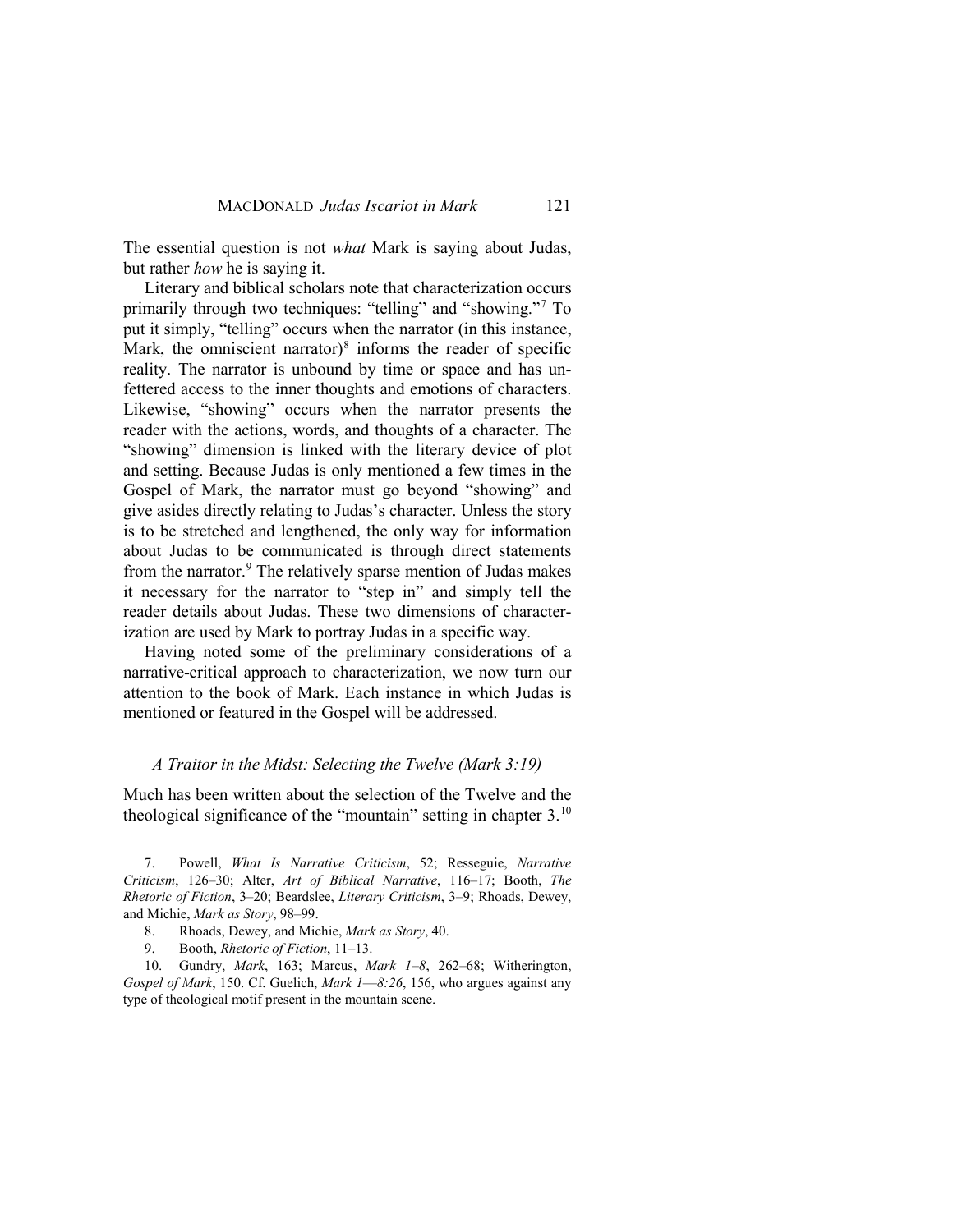What is significant for our study, however, is the reference to Judas in v. 19. Mark informs the reader that Jesus called to himself, "those whom he himself desired."<sup>[11](#page-3-0)</sup> The intensive "himself" (αὐτός) only serves to emphasize that this was Jesus' own sovereign choice. Further, Jesus selected the ones he "*wanted*." Jesus' selection of the Twelve includes their being "with him," and "sent" by him, and given authority to perform exorcisms. The language here is powerful. These are *his* chosen disciples, the ones called to be "with" him. The wording demonstrates the privileged position these disciples were called to participate in, and the deep level of intimacy that Jesus welcomed them into.<sup>[12](#page-3-1)</sup> The semantic identification and alignment of the Twelve with Jesus has been demonstrated by Paul Danove.[13](#page-3-2) His important study, highlighting the links between the commissioning of the Twelve and Jesus' own mission, demonstrates the heightened identification of the Twelve with Jesus himself. Thus, the words "who betrayed him" (3:19) sting all the more.

Even before this point in the narrative, Mark has already alerted the reader that an evil plot is afoot. In 3:6 the reader is told that the Pharisees have had enough of Jesus and are plotting with the Herodians to kill him. Here we have not only one but two groups conspiring against Jesus. In many senses, this is not a fair fight—two groups of prestigious, powerful individuals conspiring against a lowly carpenter from Galilee. However, with the introduction of the Twelve, the odds seem to come close to being balanced. Jesus now has his own team; his own source of support. Yet, even in this leveling of the playing field, the reader's confidence is dashed with the final name in the list of the Twelve. Judas is listed last, and this aside is offered: "who also betrayed him." For the reader, being aware that a plot has been hatched by two powerful groups hoping to kill Jesus, and then being informed that Judas Iscariot, one of the Twelve, is going to betray Jesus, proves to be a powerful prolepsis, building

11. Unless otherwise stated, translation is my own.

<span id="page-3-2"></span><span id="page-3-1"></span><span id="page-3-0"></span>12. See Marcus, *Mark 1–8*, 269, who believes that the language used by Mark here is illustrative of the totality of the Christian experience.

13. Danove, *Rhetoric*, 105.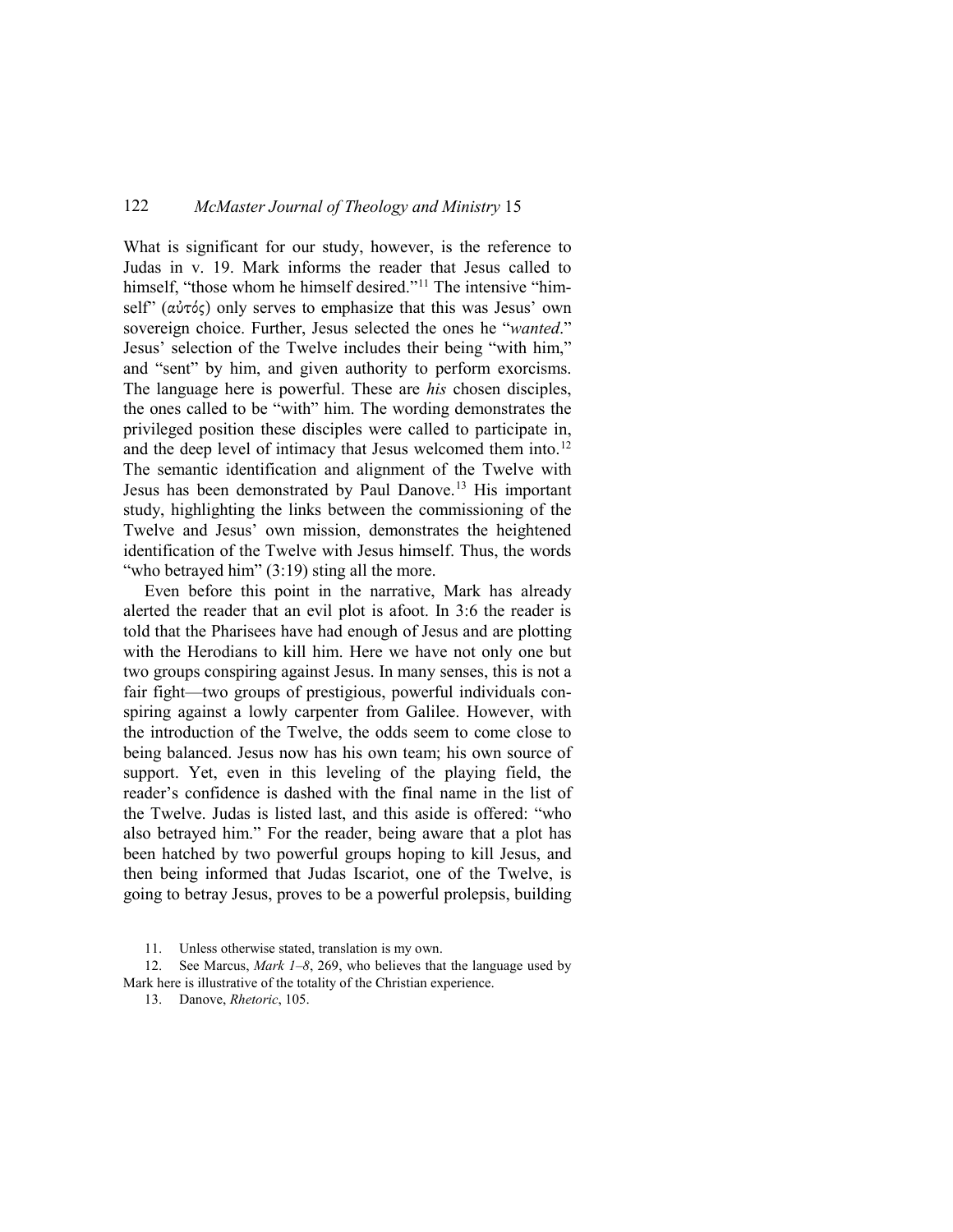tension and foreshadowing disaster in the future. The reader knows that there are people out to get Jesus, and they now know that, even within the intimacy of the Twelve, a conspirator is present.

Mark uses nicknames as a way of illuminating the relationships characters have with Jesus. For example, whereas Simon is given the nickname "Peter," Judas is given the nickname "Betrayer." In fact, Judas is referred to as "the Betrayer" (ὁ παραδιδούς) more often than he is referred to as "Judas" in the book of Mark.[14](#page-4-0) Additionally, in the list of the Twelve, the only one who has an action mentioned about him is Judas, who will betray.

Compare the manner in which Jesus is introduced to the reader to the way that Judas is introduced. Jesus is the "Christ, the Son of God" (1:1), most often the "Son of Man" (2:10) while Judas Iscariot is "the one who betrayed him" (3:19). Their respective introductions and first mentions in the Gospel of Mark are worth noting. As explained by Rhoads, Dewey, and Michie, "by the time Jesus first speaks, the reader accepts him as a reliable character and is ready to hear and trust what he says."[15](#page-4-1) In much the same way, whatever Judas does, says, or thinks from this point on is colored by the revelation of the narrator in 3:19 that he is the Betrayer.

The author of Mark has set the scene. By presenting first the plot by the Pharisees and Herodians to kill Jesus, and then introducing the Twelve, with Judas mentioned last and described as "the Betrayer," the future looks grim. The irony of the situation is striking, as one of those hand-selected by Jesus for a special mission and privileged relationship is in fact the Betrayer.

This irony is increased when we reflect on the fact that loyalty plays a significant role in Mark's depiction of discipleship.[16](#page-4-2) The disciples are initially portrayed as leaving behind their

<span id="page-4-2"></span><span id="page-4-1"></span>16. Kingsbury, *Conflict in Mark*, 8. See also: Rhoads, Dewey, and Michie, *Mark as Story*, 124.

<span id="page-4-0"></span><sup>14.</sup> Cf. "betrayer" (8 times): 3:19; 14:10, 11, 18, 21, 41, 42, 44; with "Judas" (3 times): 3:19; 14:10, 43.

<sup>15.</sup> Rhoads, Dewey, and Michie, *Mark as Story*, 44.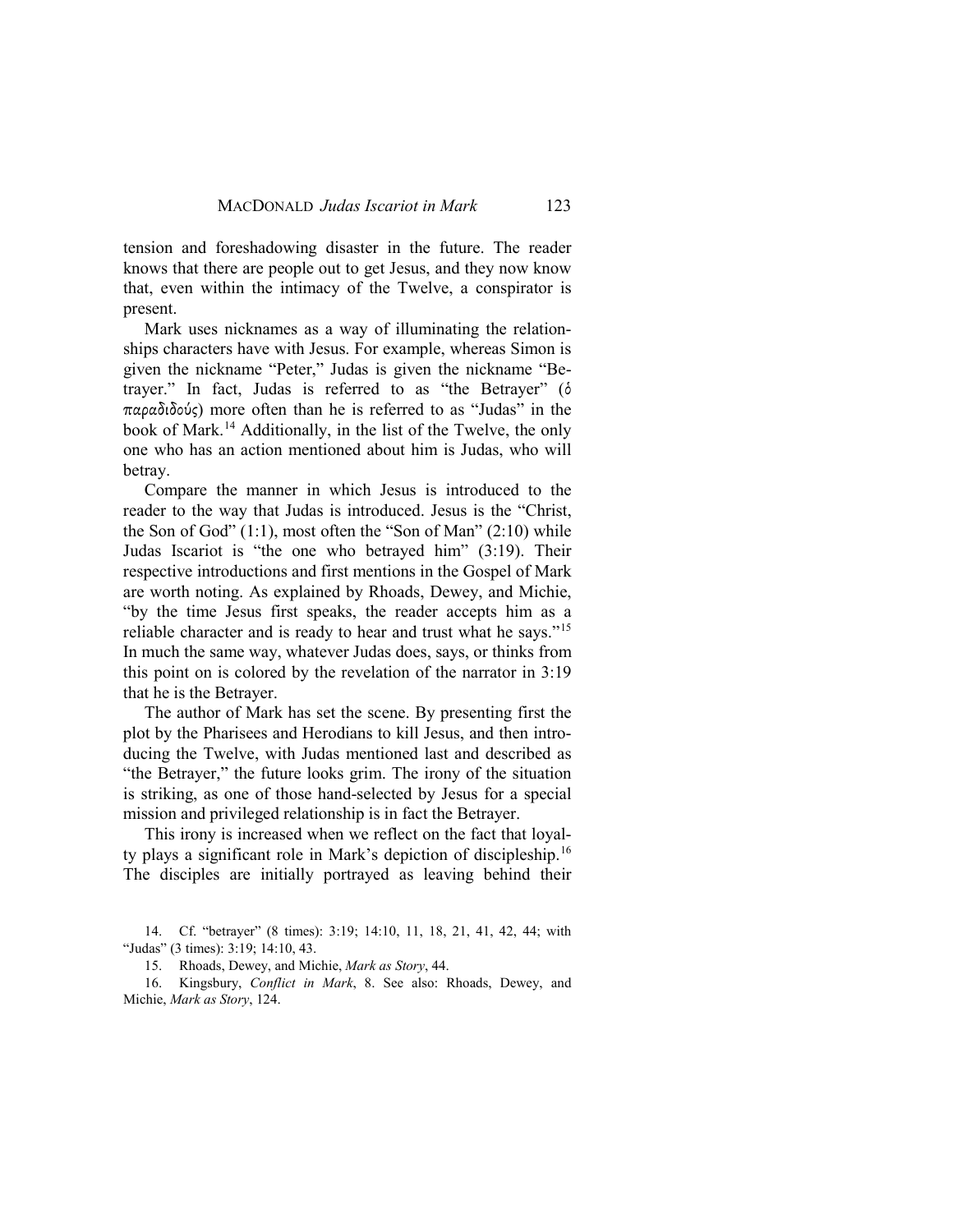former life to follow Jesus (1:16–20; 3:13–16). Throughout the narrative, they follow, learn from, and even obey Jesus (10:1–7; 14:22–25). Yet through this, the disciples continue to be torn. They are "loyal" yet still remain unable to understand the parables that Jesus teaches (4:13), and are shown to be lacking faith (4:40). Throughout Mark, discipleship is shown to be a difficult path.

At this point in Mark's narrative, it is unclear whether Judas is hatching evil intentions in his heart yet. All we are told is that this man *will* betray Jesus. However, the literary effect of noting Judas's betrayal at this point serves to color every subsequent instance where Judas is mentioned, either individually or as a member of the Twelve.[17](#page-5-0) The characters in the story are unaware at this point about Judas's impending act of betrayal. By giving the reader this privileged information beforehand, the narrator provides the reader with the necessary foundation of mistrust with which to engage the character of Judas in his Gospel. Whereas, throughout the Gospel of Mark, we see the disciples continually struggle with loyalty and the path of discipleship, Judas is not portrayed as being full of internal struggle, vacillating between betraying Jesus and remaining loyal. While Peter, for example, is a "round" character in the book of Mark, developing from spokesman of the group, to brave confessor of Christ's messiahship, to one who denies Jesus yet is restored (16:7), Judas on the other hand is a "flat" character.<sup>[18](#page-5-1)</sup> He does

<span id="page-5-0"></span>17. In fact, the name Judas, as noted by Collins, is the Greek form of the Old Testament name Judah (Hebrew: יהודה), an individual who likewise betrayed an innocent party. See Collins, *Mark*, 223.

<span id="page-5-1"></span>18. The designation of Judas as a "flat" character does not indicate that he is a "simple" character or that he is obscure in the Gospel. Rather, from the beginning of the Gospel until the end, Judas is "the Betrayer." He does not change, vacillate, or go against this title in anyway. This is what is meant by the term "flat" character. For a discussion on the difference between "round" or "flat" chacters, see Forster, *Aspects of the Novel*, 78; Resseguie, *Narrative Criticism*, 123–26.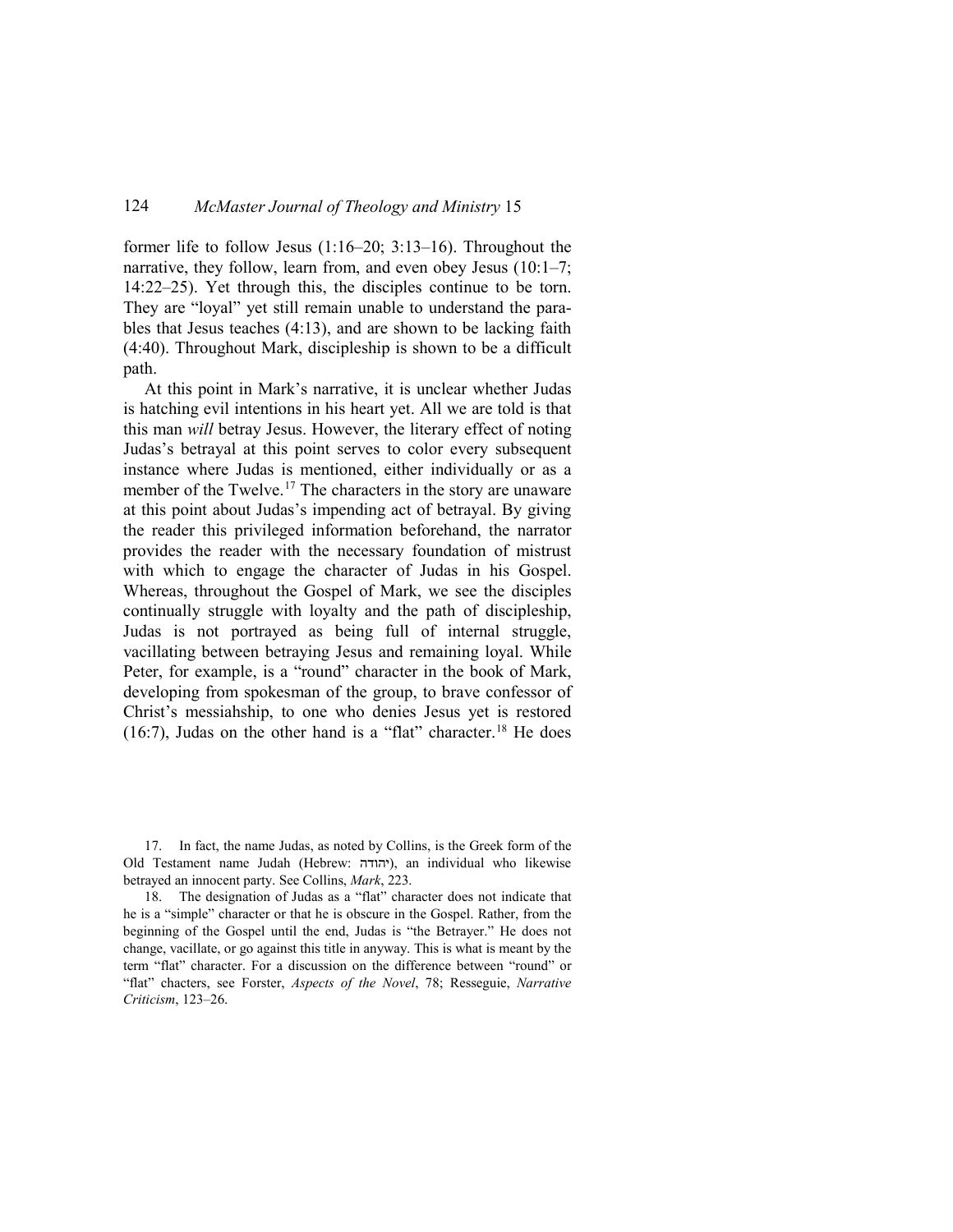not change, evolve or develop in Mark. From beginning to end of the Gospel, Judas is the Betrayer.[19](#page-6-0)

#### *A Plot Is Hatched: Judas Agrees to Betray Jesus (Mark 14:10)*

Although the secret plot (3:6) and identity of "the one who betrayed him" (3:19) is revealed to the reader early in the book, Judas is not referred to again until 14:10. In between, there are a number of references to "the Twelve."[20](#page-6-1) In each of these instances, the reader already knows that no matter what ministry, healing, or exorcisms the Twelve are involved in, there is still a traitor in their midst. Lest the reader become complacent about the earlier mentioned threats against Jesus, and begin to forget the evil act that will at some point be perpetrated by Judas, Mark continues to remind the readers of Jesus' impending death (8:31– 38; 9:30–32; 10:32–34). Although the narrative between 3:19 and 14:10 features a host of wonderful, exciting events, Mark will not allow his reader to ignore the shadow that he has cast over the story by his remark in 3:19. The Betrayer has yet to act, but the time is coming when he will. Judas is "seeking" an opportunity to betray Jesus (14:11). The literary significance of the word "seek" (ἐζήτει) is also well documented by Danove.<sup>[21](#page-6-2)</sup> His work demonstrates that Mark uses this word to characterize certain groups in very significant ways. For example, the word is used in 3:32; 8:11, 12; 11:18; 12:12; 14:1, 55 to describe a negative action. The Pharisees are "seeking to destroy" Jesus. An evil generation "seeks" a sign. Only in 16:6 is this pattern broken

<span id="page-6-0"></span>19. It is worth noting that Judas is unique in the Gospel of Mark in that his trajectory does not at any point change. Paul Achtemeier notes, "If there is any progression in the picture Mark paints of the disciples, it appears to be from bad to worse" (as quoted in Black, *Disciples*, 43). To a limited degree, it is true that the disciples go "from bad to worse" (although I would hasten to add, "and then good again" seeing as Peter is semi-restored at the end of Mark, see Mark 14:72; 16:7), but this is not the case with Judas. He is a simple, flat, and constantly evil character in Mark's Gospel.

<span id="page-6-2"></span><span id="page-6-1"></span>20. There are eight in total between 3:19 and 14:10: 4:10; 5:42; 6:7, 43; 8:19; 9:35; 10:32; 11:11.

21. Danove, "Narrative Rhetoric," 22. See also Greeven, "ζητέω."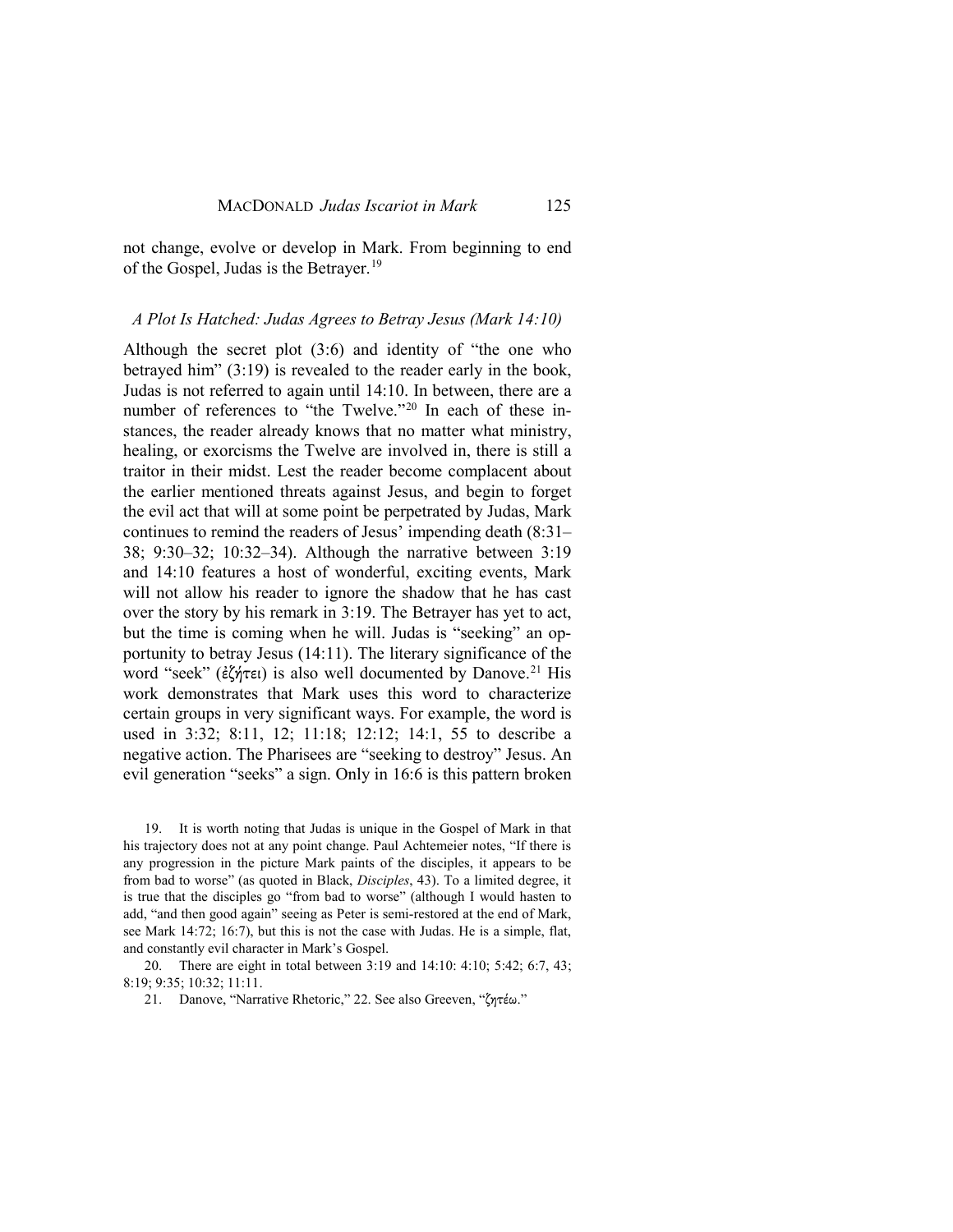when an angel says, "You seek Jesus of Nazareth, who was crucified; he is raised!"

The verses surrounding 14:10–11 provide one of the most forceful displays of the use of contrast in the book of Mark.<sup>[22](#page-7-0)</sup> In this passage Judas is contrasted with the unnamed woman who anoints Jesus at the home of Simon the Leper (14:1–9) and again, with Jesus himself (14:12–25) at the Last Supper. It is a contrast between the acts of humility performed by both the woman and Jesus, and Judas's selfish ambition in choosing to betray Jesus for money.

The woman comes with an alabaster jar of "expensive perfume" and pours the perfume on Jesus' head. Although this woman is named in other Gospels, Mark's refusal to do so here may be part of his literary technique. By allowing the woman to go unnamed, he highlights her lack of previous relational familiarity with Jesus. By all accounts, she is a stranger. In fact, she is almost in the exact opposite situation to that of Judas. Judas is one of the Twelve. He is close, intimate, and familiar with Jesus. This woman, however, has no previous relationship with Jesus as far as we know. Yet their actions could not be more dramatically different. The woman who is unnamed is the one who responds to Jesus properly. She is the one who gives a most expensive gift to anoint her Savior. Judas, the one who should do such things, instead goes out after this event, seeks out the "enemy" Chief Priests, and agrees to betray Jesus for an unspecified amount of money. The woman gives up financial gain to honor Jesus. Judas betrays him for financial gain. The contrast presented here between the actions of the woman and Judas is dramatic.

Further, unlike in 3:19, the Betrayer here is referred to as "Judas Iscariot, one of the Twelve." By highlighting his intimate relationship with Jesus (as one of the selected few in the Twelve) right in the act of agreeing to betray Jesus, Mark draws special attention to the stark depravity displayed by Judas. The Greek underlying this verse strengthens the point at hand. The first two

<span id="page-7-0"></span><sup>22.</sup> Some additional examples of the use of comparison and contrast in the book of Mark are noted by Rhoads, Dewey, and Michie, *Mark as Story*, 102.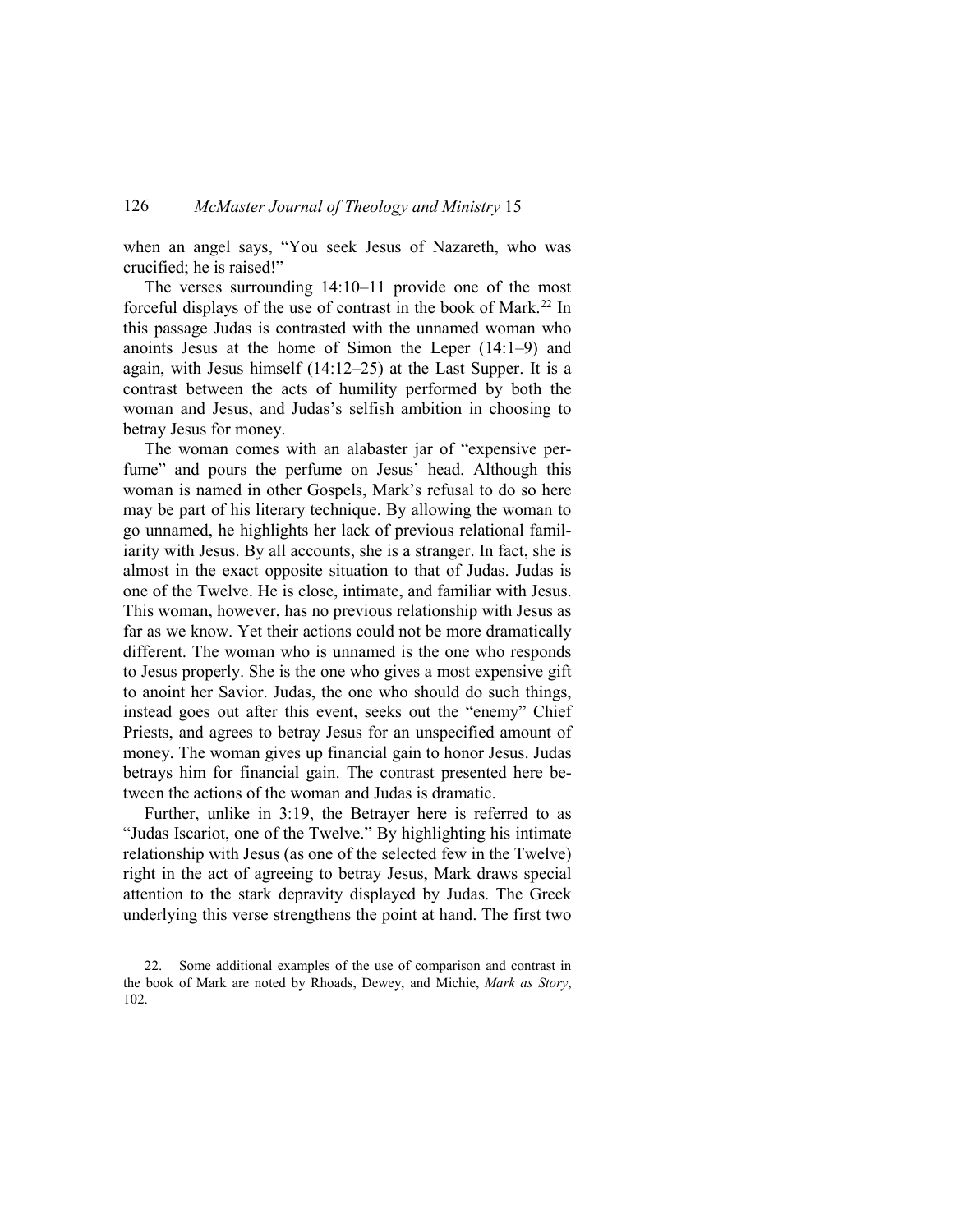clauses of 14:10 say, "And Judas Iscariot, one of the Twelve." In Greek, "the one of the Twelve" is a phrase used only once in the New Testament (ὁ εἷς τῶν δώδεκα). It is rather awkward in Greek, but through the use of the article Mark leaves no doubt that this Judas is one of "the" Twelve, the group introduced earlier.<sup>[23](#page-8-0)</sup>

The contrast does not end there. The two verses that speak about Judas's arrangement to betray Jesus are sandwiched between the Anointing at Bethany and the Last Supper. The Last Supper is used by Mark to continue the contrast. Here, Judas is contrasted with Jesus himself. Jesus, while reclining and eating with his disciples, institutes the Eucharist, which, by its very nature, is an astonishing act of humility. Jesus offers his own body and blood to be "poured out for many."[24](#page-8-1) His death is not for his own purposes, but is actually *for* others. This scene foretells a beautiful act of humility. Compare this with Judas's actions. Judas betrays his teacher and mentor for monetary gain, while Jesus speaks of offering his life for others.

```
A) Jesus reclining at a meal (14:3)
  B) Woman, in humility, gives gift of great value (14:3b)
      C) Jesus: "This act of hers will always be remembered" (14:9)
          D) Judas, out of selfishness, betrays for money (14:10, 11)
A) Jesus reclining at a meal (14:18)
  B) Jesus, in humility, gives gift of great value (14:22–25)
      C) Jesus: "Better for this man to have never been born" (14:21)
```
Although the sequence of events is not exactly the same, the parallels between these two episodes (Anointing and Last Supper) are hard to miss. The wording of v. 20 further demonstrates the magnitude of Judas actions. While eating and reclining with the Twelve—an intimate act with his closest friends—Jesus brings up the reality that one of those with him in the room will betray him. On this important Jewish holiday (v. 12), amidst the institution of the New Covenant, and while continuing to be

23. Evans, *Mark 8:27*—*16:20*, 365; Marcus, *Mark 8–16*, 937.

<span id="page-8-1"></span><span id="page-8-0"></span>24. The allusion here to the Suffering Servant of Isa 53:6, 12, only serves to heighten the contrast between Jesus and Judas. See the remarks of Collins, *Mark*, 644.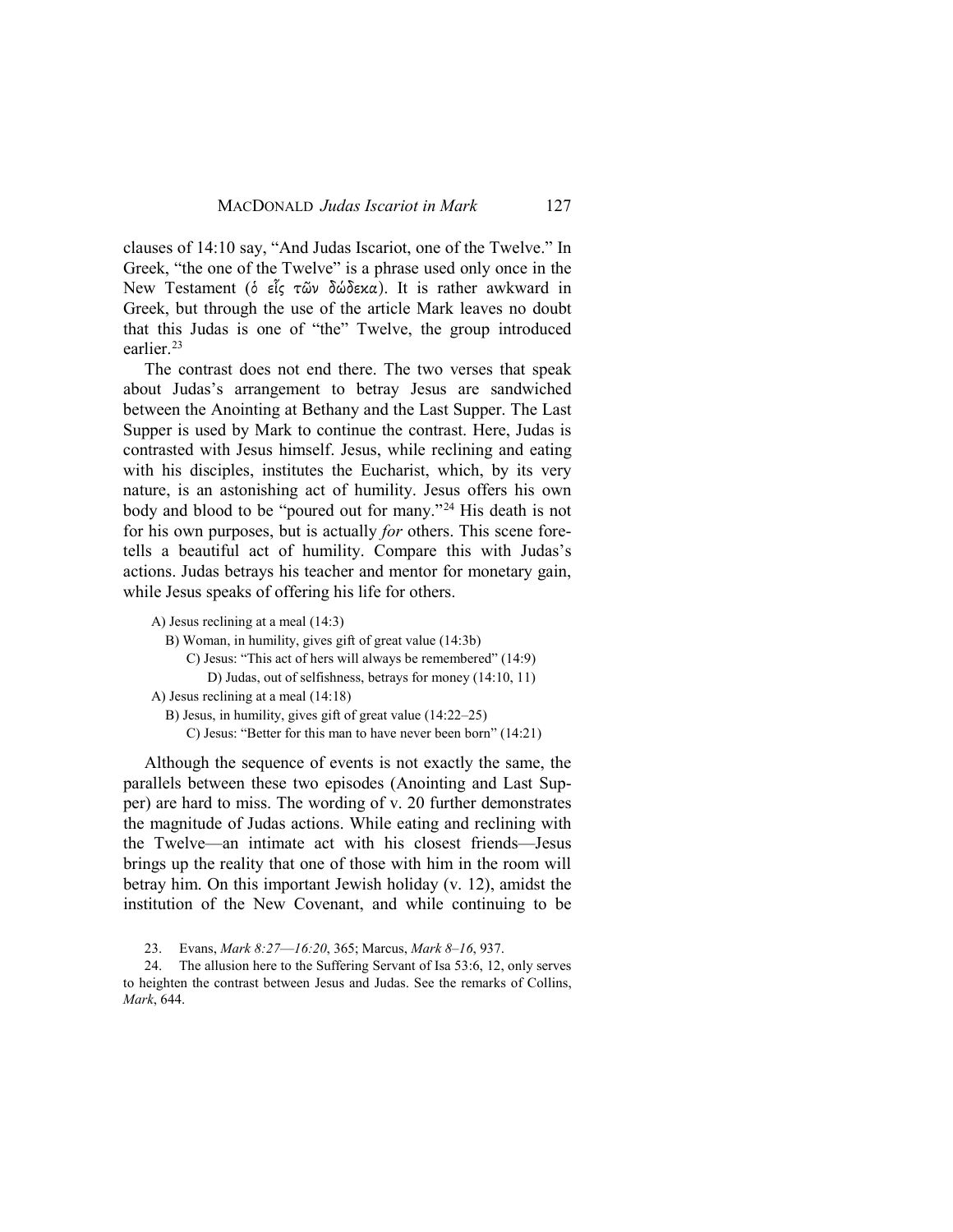reminded of Jesus' sacrificial death, the reader is brought face to face yet again with the Betrayer. The author highlights this reality through repetition of the word, "eating," thus highlighting the intimate nature of scene. The act of betrayal is birthed, not in a busy market place, nor in an impersonal context; its genesis is in a place of intimate relational and familial significance.

In these passages, the themes of self-sacrifice and service for others are presented as the *sine qua non* of discipleship. The unnamed woman models a disciple's heart in giving a costly gift in service to Jesus. Jesus does the same in offering himself up to institute the New Covenant. This is the heart of discipleship. Judas, on the other hand, is presented as functioning according to an opposite set of principles that have no room for loyalty or sacrifice.

Further, here Mark has Jesus pronounce what is, for all intents and purposes, a curse on Judas: "It is better that he had never been born." Since, in the Gospel of Mark, Jesus is absolutely unified with God's agenda and perspective, his word is equal to God's word.<sup>[25](#page-9-0)</sup> The point of view offered by Jesus must be trusted and respected, because in Mark, Jesus is the only individual (along with John the Baptizer) who acts and speaks in accordance with God's point of view, and God's point of view, in the Gospel of Mark, is always the correct one. This creative use of point of view and Jesus' voice serves to build even more antipathy towards Judas. Here, the beloved protagonist of the story, the very Son of God (1:1) pronounces this judgment on Judas. The reader is compelled to adopt the view Jesus presents.

Additionally, the significance of the setting of this scene should not be missed. The setting of the Last Supper takes place in both religious and social realms and plays an essential role in the plot.[26](#page-9-1) It has religious significance because, on a day to commemorate Yahweh's deliverance from bondage in Egypt, Judas is about to betray Yahweh's Anointed One into evil men's hands.<sup>[27](#page-9-2)</sup> The social setting highlights the irony of the scene: the

- <span id="page-9-0"></span>25. Powell, *What Is Narrative Criticism*, 54.
- <span id="page-9-1"></span>26. Resseguie, *Narrative Criticism*, 87.
- <span id="page-9-2"></span>27. On the role of religiously significant settings, see ibid., 113.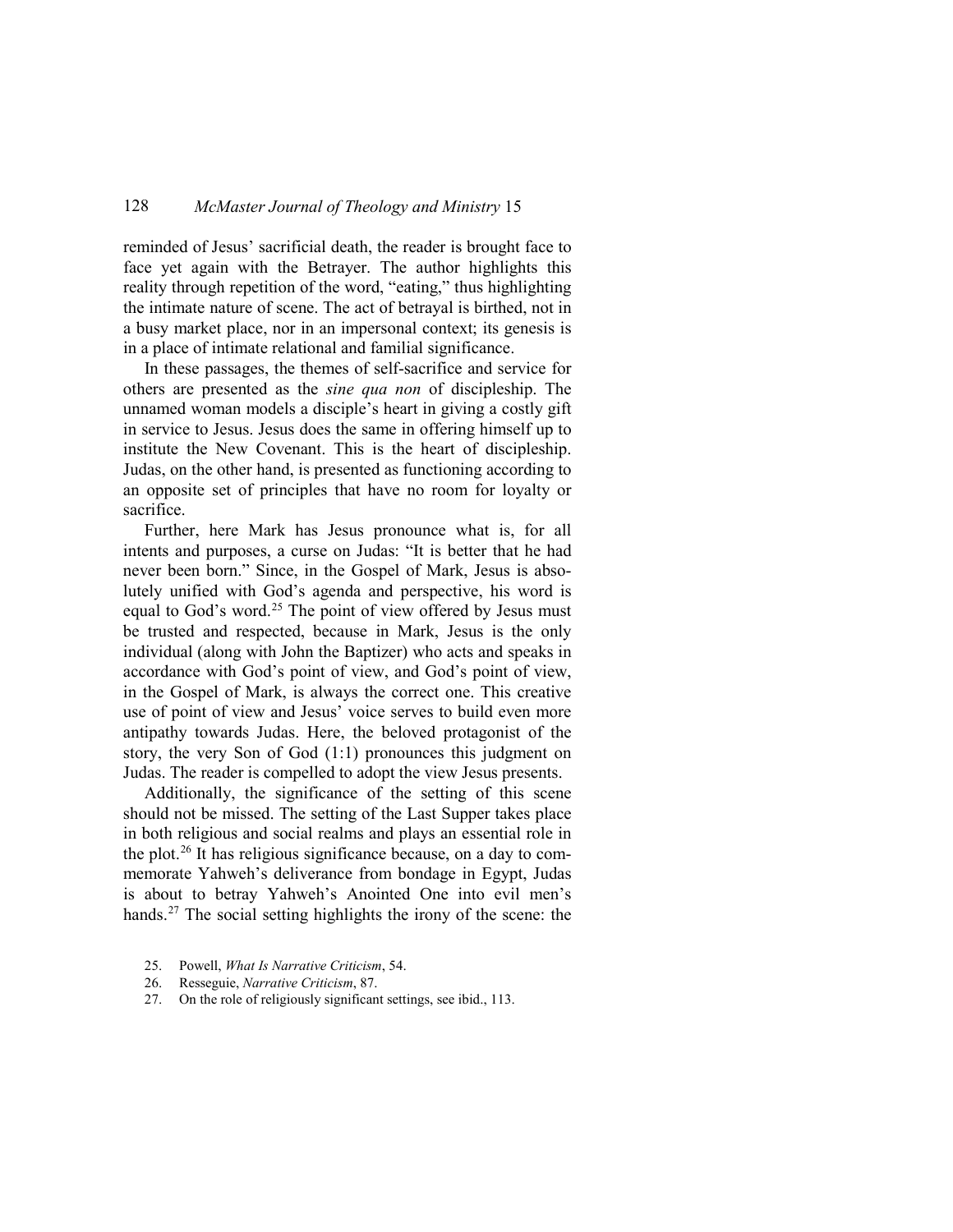first time in the Gospel that Jesus is pictured at a meal (3:15, 16), the Pharisees are angry that he is eating with sinners. Now, when he is surrounded by only his closest friends, the situation remains the same; he is eating with sinners.

#### *A Knife in the Back: The Act of Betrayal (Mark 14:42–45)*

Picking up the context here is crucial for appreciating Mark's literary abilities. Judas betrays Jesus in 14:44, 45. Jesus' own words in v. 42 are short, dramatic, and filled with movement. "Get up! Let us go! Here comes my betrayer." What is profound is that, just as in 14:18–21, Jesus does not name the man directly. In fact, in v. 42 Jesus refers to him as "my betrayer." It is not that Judas has betrayed a cause, a movement, or a program. Judas has betrayed Jesus himself. Through the voice of Jesus, the narrator makes this point with dramatic force.

The narrator then shifts attention away from Jesus and onto the Betrayer to whom Jesus referred. However, Mark does something significant—he refers to Judas as "one of the Twelve" again. This man, approaching Jesus, leading a crowd of armed men to capture and kill Jesus, is one of the Twelve! Mark will not allow his audience to forget that this man, this evil, selfserving Betrayer, is one of the selected few who lived in community and relationship with Jesus. This man, who enabled the Pharisees, Elders, and Chief Priests to implement their evil plan, was hand-selected by Jesus and given privileged position and authority.

The proverbial knife in the back has not yet been thrust. In v. 44, Judas (now again referred to as "the Betrayer") comes and commits an act that typifies his character and presentation in the book of Mark. He greets Jesus with a title of respect ("Rabbi") and kisses him as a sign of identification.<sup>[28](#page-10-0)</sup> For a disciple to kiss his teacher was a common form of greeting and respect in the first century. It is noteworthy that the word used for "kiss" in v. 44 is *phileō* (φιλέω). Only here, and in the parallel passages of

<span id="page-10-0"></span>28. The "treacherous kiss" has a background in the Old Testament (Marcus, *Mark 8–16*, 991; Collins, *Mark*, 684–85).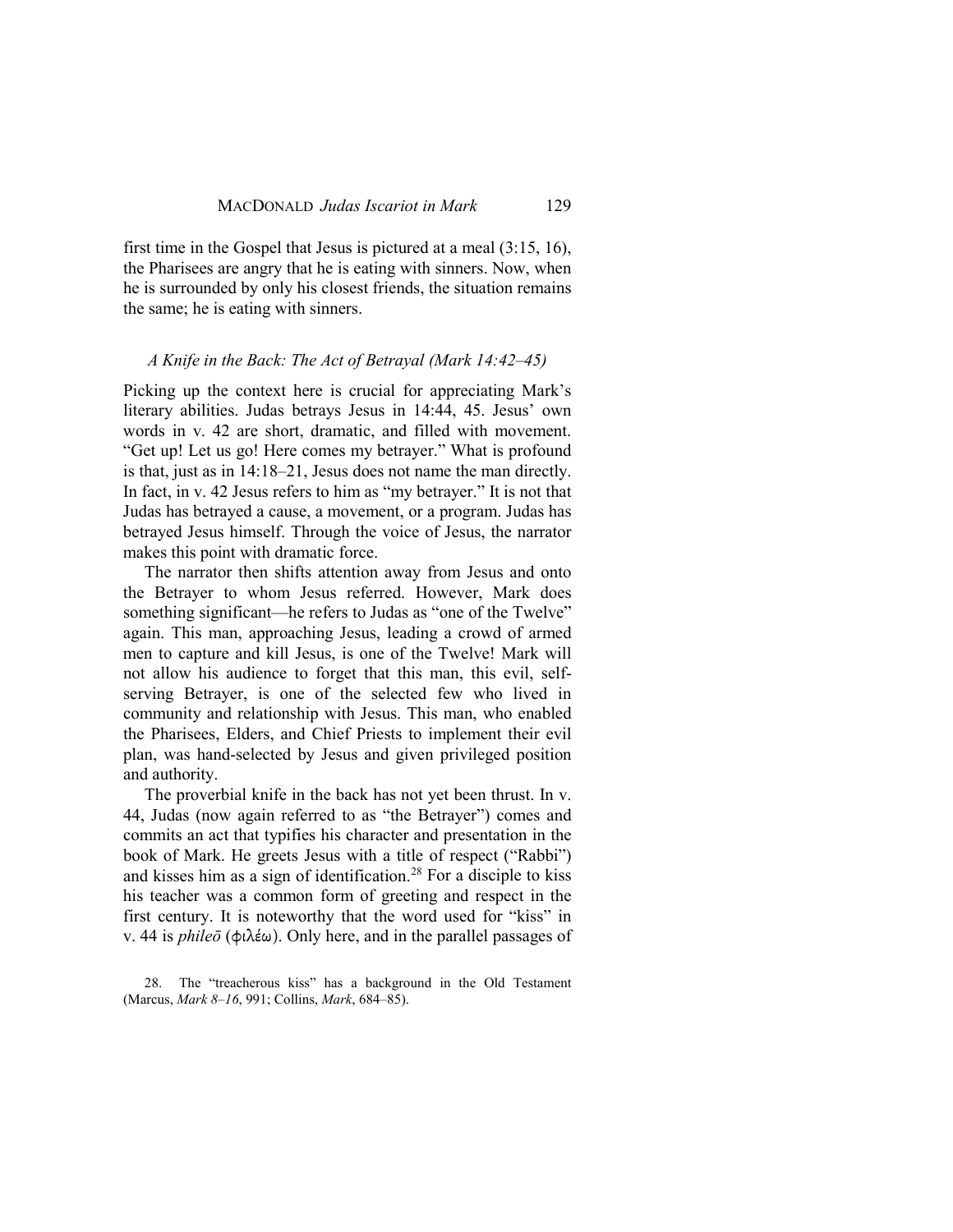Matthew and Luke, is φιλέω used in this way. Typically, this word is understood as "to love" or "to have affection."<sup>[29](#page-11-0)</sup> It is striking, then, that this word is used in reference to Judas's kiss. The identification of the one who is to be captured by the armed mob is done with an act loaded with significance, symbolic of love and affection. The irony of the use of this word heightens the tragic nature of the event.

Two other points, when referring to this passage, are worth noting and both have to do with dialogue. The only instance where Jesus directly refers to Judas in Mark, he calls him "my betrayer" (14:42). As far as the reader is concerned, this is the sum of Jesus' interaction with Judas and characterizes nearly his entire relationship with him. The only instance in Mark where Judas directly speaks to Jesus, he calls him "Rabbi" (14:45), a title of respect and honor, while simultaneously singling him out for capture. This, again, exemplifies his entire relationship with Jesus.

Jesus predicts, in the upper room, not only that Judas will betray him, but that *all* the disciples will desert him (14:27). As Meyers notes, "The story of the community's last days together is thus defined by the twin themes of conspiracy and betrayal."[30](#page-11-1) The denial by Peter stings the reader nearly as badly as the betrayal by Judas. Judas we have known from the beginning as the Betrayer (3:19). Peter, however, is the spokesman for the Twelve, and his denial surprises the reader.<sup>[31](#page-11-2)</sup> After all that readers have seen of Peter, they likely respond with equaled fervency, "Even if all fall away, certainly Peter will remain faithful?" Yet despite the similarities between the actions of Judas and Peter, their ends could not be more different. Peter, after denying Jesus and coming to his senses, goes out and weeps (14:72). Later, at the empty tomb, he is singled out by the angel for a message that indicates a future with Jesus (16:7). It seems

<span id="page-11-0"></span>29. See Stählin, φιλέω, 114; Louw and Nida, *Greek-English Lexicon*, 25:33.

30. Myers, *Binding the Strong Man*, 355.

<span id="page-11-2"></span><span id="page-11-1"></span>31. The significance of Peter in Mark's Gospel is summarized and presented by Black, *Disciples*, 42. Peter's role as a leader and spokesman for the group is beyond dispute.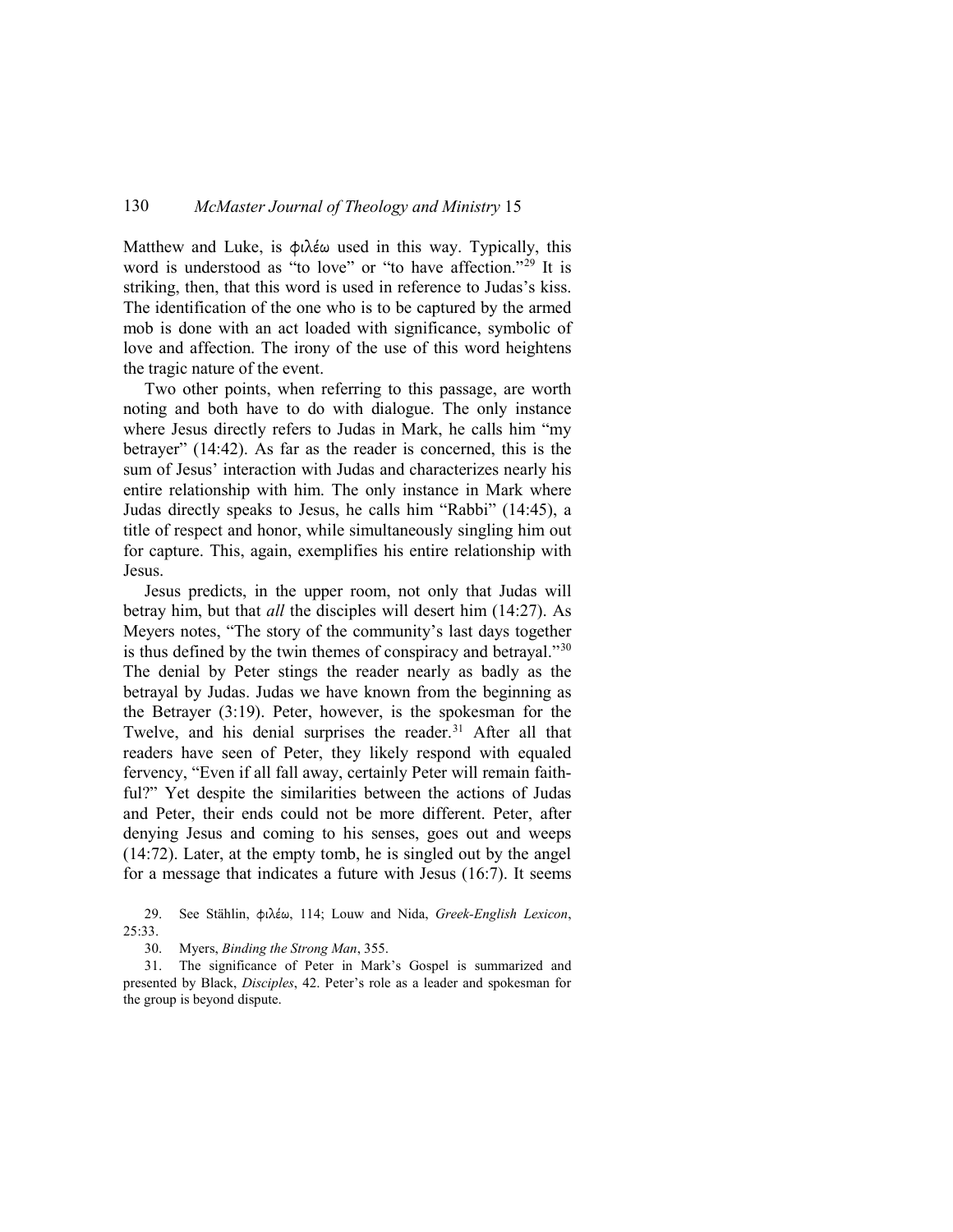that in some sense or another, Peter is restored. Judas's actions after his betrayal, however, remain hidden in the Gospel of Mark. Mark's Judas does not return the silver, nor does he commit suicide. Mark's Judas is simply not heard from again. The last word spoken by Judas in the Gospel of Mark is "Rabbi." This word, understood in the context of the scene of 14:43–51, encapsulates Judas's relationship with Jesus entirely. A term of respect is a cloak for selfish ambition and betrayal. Jesus, in the Upper Room, said about Judas: "it would be better for him not to have been born." This is, in fact, in some sense, Judas's actual end in Mark. He is not heard from again; he fades away into obscurity, and the narrative continues. His absence is hardly noticed; it is as if he was never born.<sup>[32](#page-12-0)</sup>

#### *Jesus and Judas—A Story of Contrast*

More than simply portraying Judas as a villain, the Gospel of Mark portrays him as Jesus' foil and opposite. Jesus is held up as illustrative of one who is on God's page, and Judas, as being on the "other" page. To summarize, I offer a few ways in which Mark contrasts the character of Judas and the character of Jesus. First, a contrast is made through the use of titles. Whereas Jesus is: Son of God (1:1), Son of Man (2:10), Son of David (10:47), Rabbi (9:5), and Good teacher (10:17), Judas is simply "the Betrayer" (3:42). Second, their respective missions or motivations are contrasted. Jesus is seen to be healing (5:1–43; 8:31– 37), teaching (1:22, 27, 38, 39; 2:6), feeding the hungry (6:30– 44; 8:1–13), and serving and giving (10:45). The only mission, focus or inner motivation the reader of Mark's Gospel is given about Judas is that he is "seeking" to betray Jesus (14:11). Third, Mark contrasts the two characters by way of their actions. Jesus,

<span id="page-12-0"></span><sup>32.</sup> Compare this with the Jesus' words about the unnamed woman who anoints him. The act of kindness and humility by this woman will continue to be remembered, or, "talked about" in the whole world (14:9), but the oral tradition and early church kergyma notwithstanding (see note 1 above), the Gospel of Mark, as a self-contained literary work, does not mention Judas again. He has disappeared from the Gospel of Mark. (This is a literary comment and not a historical one.)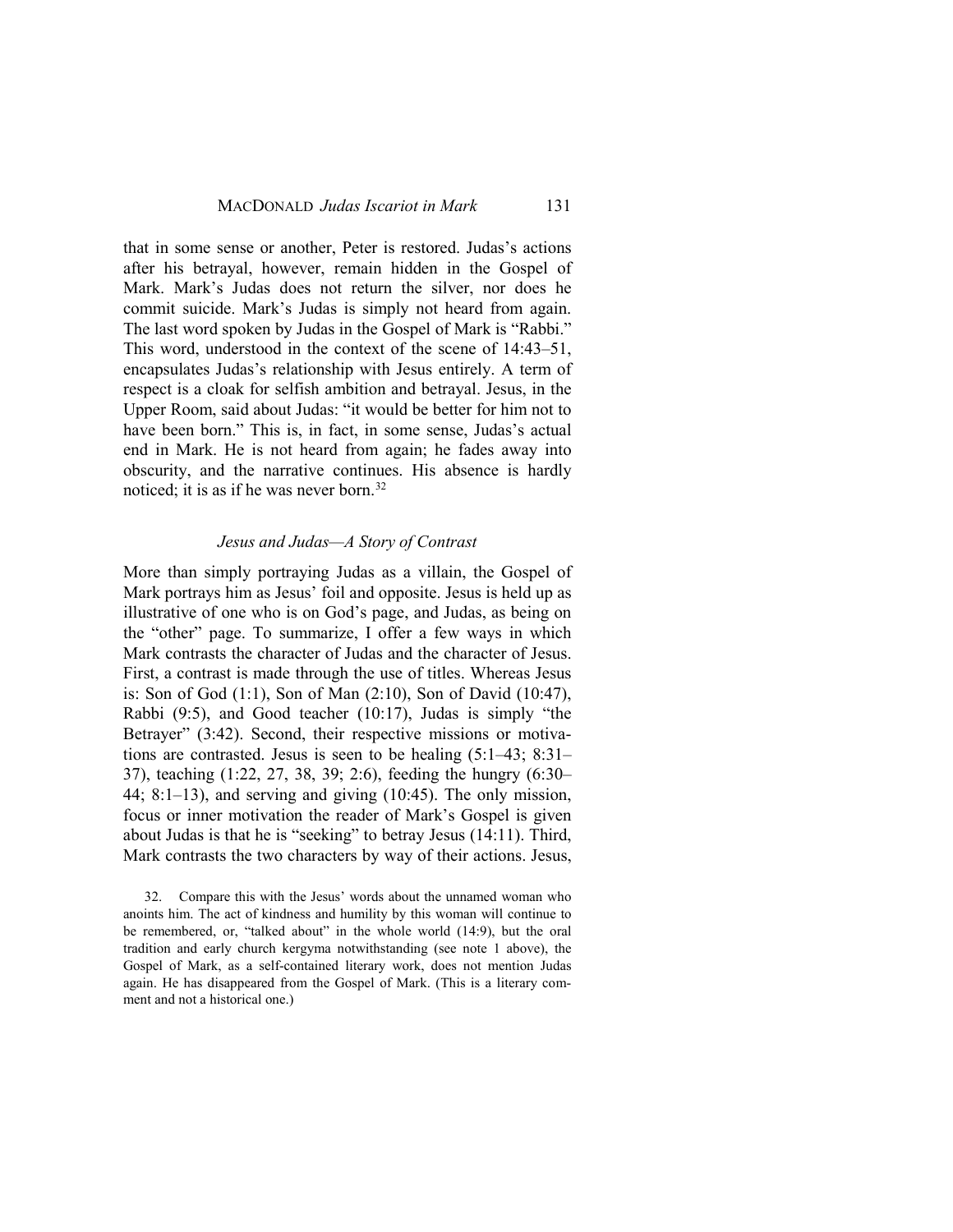in the Upper Room, offers his body and blood as the means of the New Covenant (14:22–24). Judas, enjoying that intimate scene with Jesus, is not concerned with the New Covenant, but with the financial gain of betrayal (14:11). Fourth, the manner in which divine pronouncements factor into the story relating to these two individuals serves as a source of contrast. Jesus is the one about whom God declares: "You are my Son, whom I love; with you I am well pleased"  $(1:11; cf. 9:7)$ . Jesus  $(God's agent)$ calls a curse on Judas when he declares: "It would be better for him if he had not been born" (14:21).

This last point is worth additional attention, for it presents the final outcome of discipleship in Mark's Gospel. Following Jesus—the one on God's mission—in faith and repentance (1:15), results in experiencing the Kingdom of God (9:1; 10:23, 27–31; 14:24–25) and resurrection (see "life" in 8:35). Abandoning true discipleship, according to Mark, leads one to end up in the same fashion as Judas—better to have never been born (14:21). One may struggle and stumble as Peter does, yet hope remains (16:7), but for the one who betrays his Lord and Master, Jesus' words remain: "woe to that man" (14:21).

### *Conclusion*

The manner in which Judas is characterized in the Gospel of Mark relies on contrast, repetition, and irony. Mark presents a consistently negative image of the man and does so with nuance. For the most part, a quick reading of the Gospel of Mark accomplishes its point regarding Judas: he is understood to be, in the most basic sense, the antagonist to Jesus. It is not, however, until readers slow their pace that the literary ability of the author of Mark is appreciated for its strength. Most narrative-critical work in the Gospels has treated the disciples as a group, with Judas as an outlier. This article demonstrates that attention should be given to all characters such as Judas, who play a somewhat minor role. When this is done, the characterization of Judas in the Gospel of Mark can be seen to be direct and focused. Judas is portrayed as a "flat" character that exhibits nothing approaching virtue. He is "the Betrayer" from beginning to end.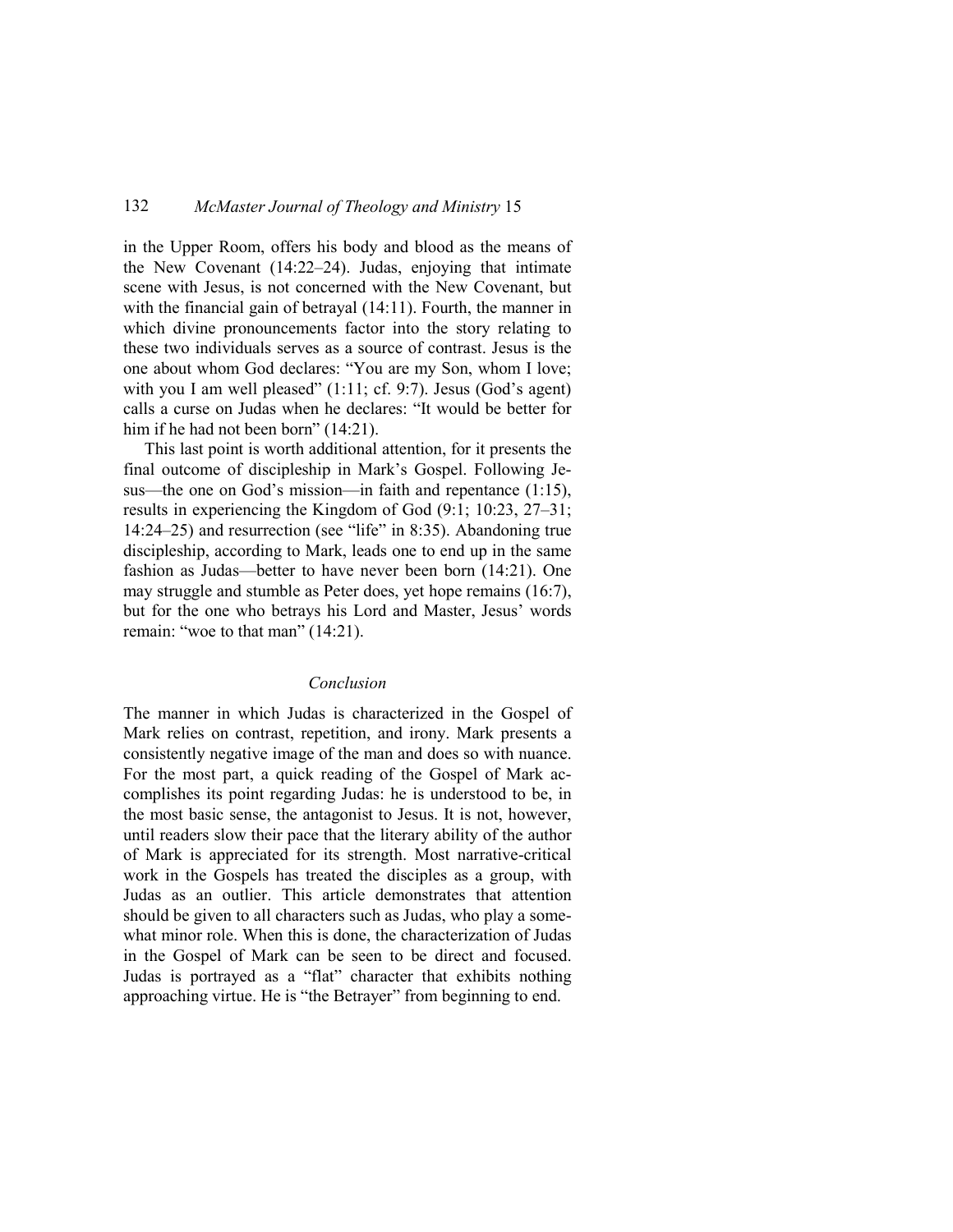Additionally, by noting the manner in which Jesus and Judas are set at odds and contrasted, modern readers gain a clearer picture of the type of discipleship that God desires. Jesus is walking in harmony with God's mission, while Judas opposes it. Disciples of Jesus follow their Master's lead in offering selfless love to those around them. Jesus "did not come to be served but to serve and give his life as a ransom" (10:45). Those who pursue dishonest gain through selfish means are not following God's agenda, because, like Judas, they are pursuing the world (8:34–38). At its core, discipleship in Mark is about relationship, not social standing or ethnic privilege. Jesus pursues and welcomes those marginalized by society and invites them to follow him: the lepers  $(1:40-45)$ , the lame and paralyzed  $(2:1-12)$ , "sinners" and tax collectors (2:13–17), the unclean (5:27–29), the mute (7:31–37), and blind (8:22–26). According to Jesus, those who protect their life will lose it (8:34–38). The kingdom of God that Jesus inaugurates is not for the rich (10:17–23) or privileged (10:43). One can be close to Jesus, yet still lack a life-giving relationship, as is the case with Judas. The leader must become the servant (10:43–45). Those like Judas, who are close to the Messiah, are not guaranteed acceptance. Judas represents the irony of discipleship in Mark. He starts off as one of "the Twelve," as one who was specially chosen and selected by Jesus, but because of his actions and failure to remain loyal to Jesus, he ends up on the outside. He becomes "that man" (14:21), the "Betrayer." The paradox of discipleship is that those on the "outside" can be welcomed "inside," and that those privileged to be "inside" are not guaranteed acceptance by virtue of their initial proximity to the Messiah.

#### *Bibliography*

- Alter, Robert. *The Art of Biblical Narrative*. New York: Basic Books, 2011.
- Beardslee, William A. *Literary Criticism of the New Testament*. Philadelphia: Fortress, 1970.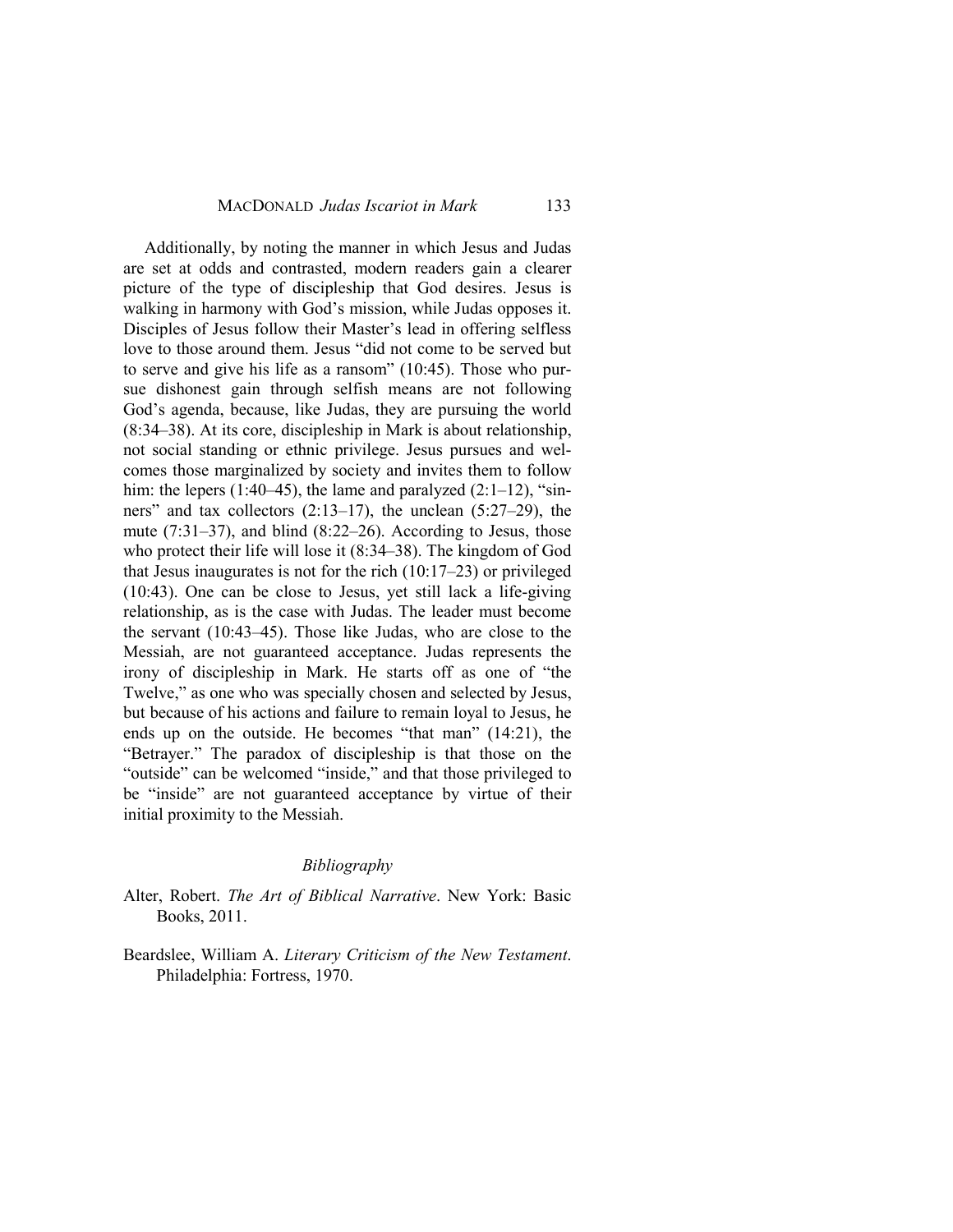- Black, C. Clifton. *The Disciples according to Mark: Markan Redaction in Current Debate*. 2nd ed. JSNTSS. Grand Rapids: Eerdmans, 2012.
- Booth, Wayne C. *The Rhetoric of Fiction*. Chicago: University of Chicago Press, 1983.
- Ciampa, Roy E., and Brian S. Rosner. *The First Letter to the Corinthians*. Grand Rapids: Eerdmans, 2010.
- Collins, Adela Yarbro. *Mark: A Commentary*. Hermeneia. Minneapolis: Fortress, 2007.
- Danove, P. "The Narrative Rhetoric of Mark's Ambiguous Characterization of the Disciples." *JSNT* 70 (1998) 21–38.
- Danove, Paul L. *The Rhetoric of Characterization of God, Jesus, and Jesus' Disciples in the Gospel of Mark*. London: T. & T. Clark, 2005.
- Evans, Craig A. *Mark 8:27—16:20*. WΒC. Nashville: Thomas Nelson, 2001.
- Fee, Gordon D. *The First Epistle to the Corinthians*. Grand Rapids: Eerdmans, 1987.
- Forster, E. M. *Aspects of the Novel*. London: Penguin, 1927.
- Guelich, Robert. *Mark 1—8:26*. WBC. Nashville: Thomas Nelson, 1989.
- Greeven, Heinrich. 'ζητέω, ζήτησις, ἐκζητέω, ἐπιζητέω', *TDNT*, 2:892–96.
- Gundry, Robert Horton. *Mark: A Commentary on His Apology for the Cross*. Grand Rapids: Eerdmans, 2000.
- Kingsbury, Jack Dean. *Conflict in Mark: Jesus, Authorities, Disciples*. Minneapolis: Fortress, 1989.